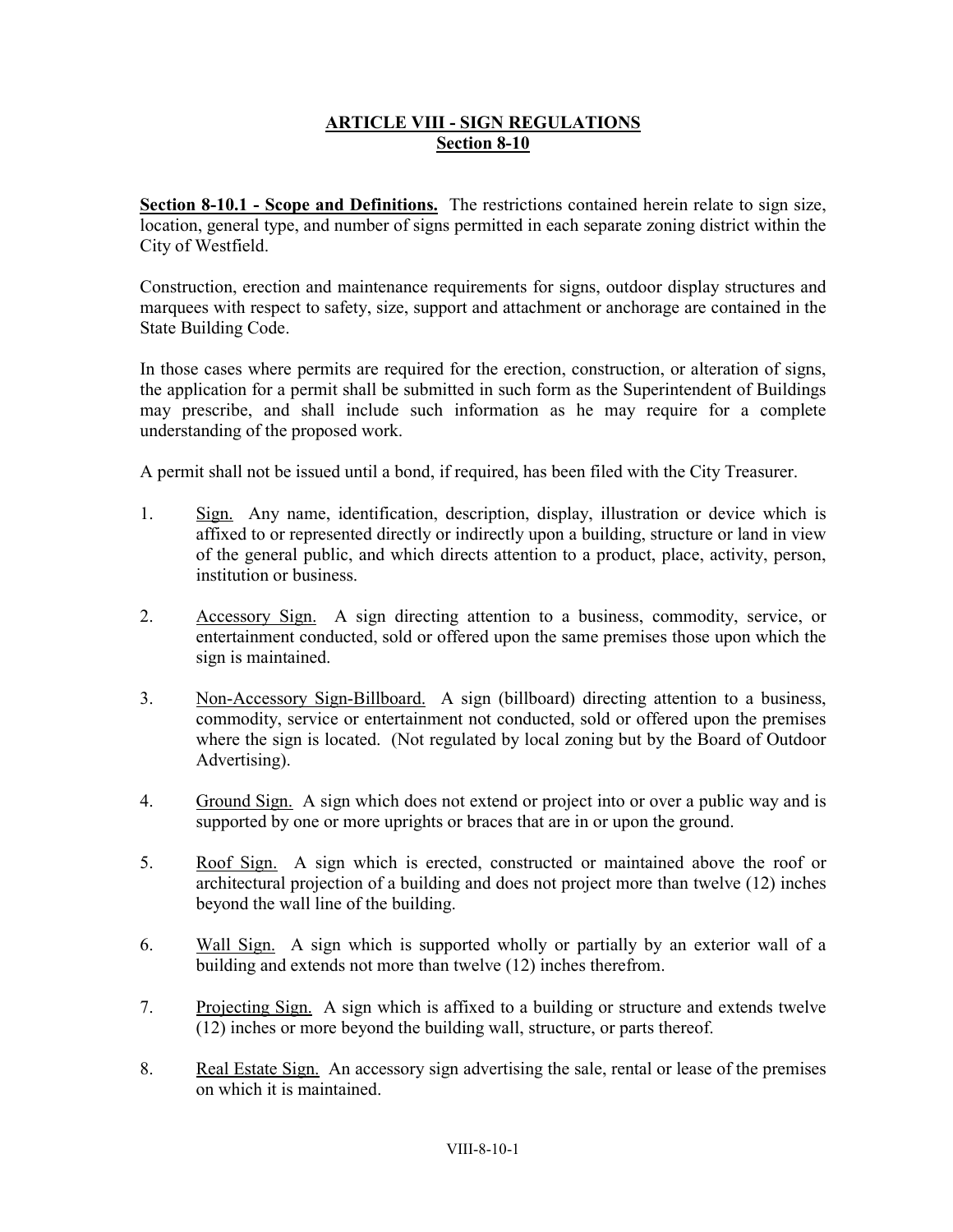- 9. Portable Sign. An accessory sign, similar to a "Ground Sign", but generally not affixed to the ground, temporarily trailed in and located in the tree belt area of a shopping area, advertising new businesses or weekly specials. These signs are generally lit with interior illumination. A portable sign may remain in place for not more than sixty (60) days, and no more than two (2) portable sign permits shall be granted an applicant for the same property within each calendar year.
- 10. Professional Sign. An accessory sign indicating the name and occupation of a professional person or group of associated professional persons.
- 11. Identification Sign. An accessory sign other than a bulletin board sign indicating the name of a permitted use, the name or address of a building, or the name of the management thereof.
- 12. Bulletin Board Sign. A ground or wall accessory sign, other than a marquee sign, of permanent character, but with movable letters, words or numerals, indicating the names of persons associated with, or events conducted upon, or products or services offered upon the premises upon which such sign is maintained.
- 13. Construction Sign. A sign denoting the architect, builder, owner, or other business concern with the building operation. This sign is for use only with a duly authorized building operation and must be located on the same lot with such building.
- 14. Temporary Sign. A sign of cloth or other combustible material, with or without a frame, which is usually attached to the outside of a building on a wall or store front. A temporary sign may remain in place for not more than sixty (60) days, and not more than two (2) temporary sign permits shall be granted an applicant within each calendar year.
- 15. Instructional Sign. A sign conveying instructions with respect to the premises on which it is maintained, such as sign designating the entrance to or exit from a parking area, a trespassing sign, a danger sign, and similar signs.

Such signs shall not designate in any way any commercial advertisement of any merchandise or business EXCEPT in the case of a directional sign which may contain the name of the company or business involved. Instructional signs may be no larger than two (2) feet in height and five (5) feet in length, and the top of said sign may be no higher than five  $(5)$  feet from the ground.

- 16. Lighted Sign An illuminated sign or other sign designed to give forth any artificial light or reflect any light from an artificial source.
- 17. Marquee Sign A sign which is attached to a marquee.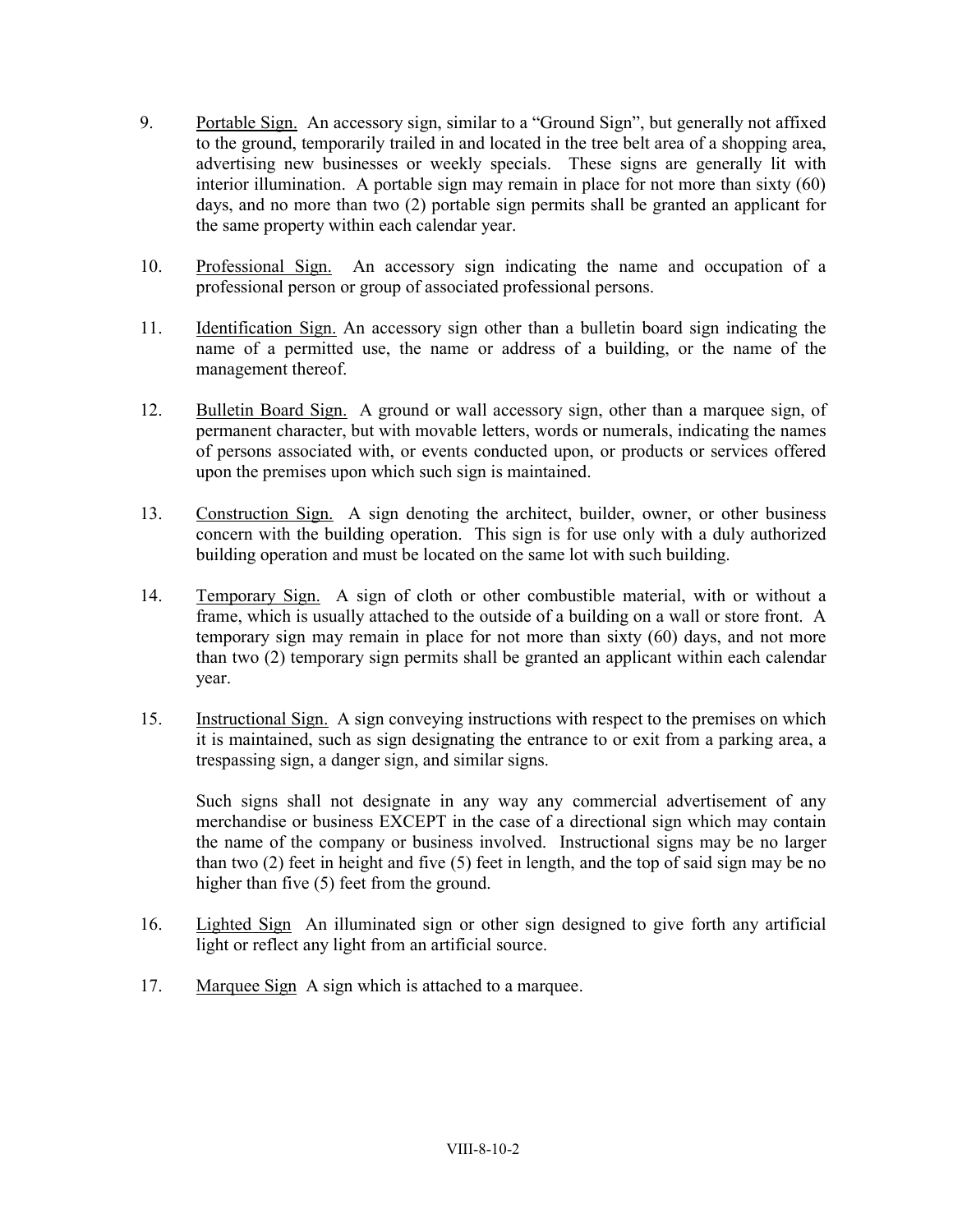### **Section 8-10.2 - General Regulations**

- 1. Safety, Illumination, Flashing Posted Signs
	- a. Safety Hazards. No sign, or its illumination, of any type may be erected or maintained which by reason of its location, shape, size, or color interferes with traffic or presents a hazard (as determined jointly by the City Engineer, Chief of Police and the Superintendent of Buildings) by:
		- i. being confused with or interfering with the effectiveness of any official traffic sign, traffic signal, or traffic marking
		- ii. preventing the driver of a motor vehicle from having a clear and unobstructed view of official traffic control signs and approaching or merging traffic.
	- b. Illuminated Signs. Signs may be illuminated:
		- i. internally, or
		- ii. by external direct (shining directly on the sign) white lighting which is directed and shielded so as to prevent glare from the light source onto any public street or adjacent property,
		- iii. and in compliance with  $4-121.1(2)$  or  $4-121.2(6)$ .
		- iv. Sign lighting shall be extinguished by 11:00pm unless the subject use is in active operation. (12/28/17)
	- c. Flashing and Moving Signs.
		- i. Clocks and signs indicating time and/or temperature, by means of intermittent lighting are permitted in non-residential districts. Their longest dimension shall not exceed ten feet.
		- ii. All other signs or their glare, exterior to or visible to the exterior of a building, may contain, include, or be illuminated by any flashing, blinking, intermittent, moving, scrolling, rotating, revolving, animated lights, or have any animated, mechanical or moving parts provided they:
			- 1. are located in a Business A or B or Industrial District, and
			- 2. have received a Special Permit from the Planning Board.
	- d. Painted and Posted Signs. No sign may be located upon a tree, light standard, telephone pole or painted or drawn directly upon any building. Any signs to be posted upon a building must be securely affixed to a substantial intermediate removable surface, and such surface shall be securely affixed to the wall of the building.
- 2. Gasoline Filling Station, Repair Garage and Variety Stores. Gasoline filling station, garage, variety store or any other permitted use on that property, may, if they elect to do so, divide the one exterior accessory sign affixed to the front wall of the building, to which they are entitled to into separate accessory signs affixed to and parallel to such wall over each bay door, to indicate the separate operation of each bay or department of business, provided, however, that the total area of the separate signs shall not exceed the maximum area permitted under the section of this ordinance pertaining to the size of accessory wall signs.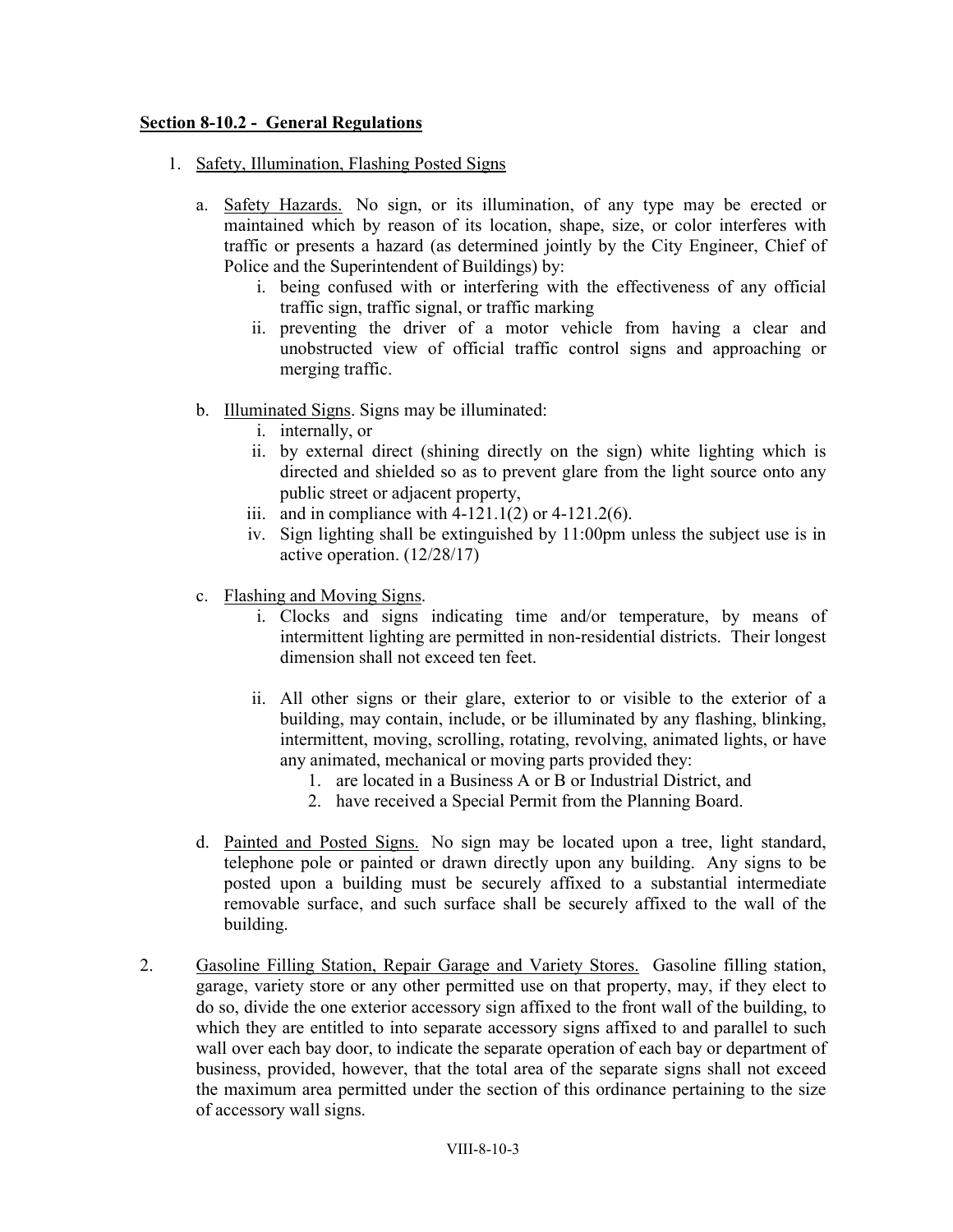In addition, one illuminated or non-illuminated ground sign may be erected. The maximum face area of such a sign shall not exceed forty (40) square feet per side for a double-faced ground sign or a total face area, all sides included, of eighty (80) square feet for a sign with more than two faces or sides. Its allowed height shall be twentytwo (22) feet, however, it shall not exceed a height equal to one foot high for each foot of setback. (12/15/88)

Said measurements shall be computed form the center line of the principal street upon which the sign is located and measured to the column or columns nearest the street front. If the sign is on a corner, the above measurement shall be from the center of the principal street and not the intersection of the two center lines. The height shall be measured vertically from the average grade nearest the supporting columns to the highest point of said sign. No pole sign shall be nearer than five (5) feet to any property line. (12/15/88)

3. Shopping Centers. If a single lot is occupied by more than one business, whether in the same structure or not, there shall not be more than one ground sign at each street frontage providing access to the lot. When said sign is two sided back to back, each side may meet the maximum size permitted in that district. For the purposes of this section, primary street frontage shall mean that single street frontage on a public way from which the primary access to the uses on the lot is provided. Secondary street frontage shall mean that frontage from other pubic ways from which access to the site is also provided. All signs shall be setback from all property lines a distance at least equal to the signs height. Said sign may only include the names of the individual businesses on the lot, a name for the shopping center if one exists, and a message board.

|                                                                     | Max size $(sq. ft.)$   | Max. Height (ft.)      |
|---------------------------------------------------------------------|------------------------|------------------------|
|                                                                     | Primary St. Frontage / | Primary St. Frontage / |
| District                                                            | Secondary St. Frontage | Secondary St. Frontage |
| <b>Business A General Business</b>                                  |                        |                        |
| Cumulative GSF<50,000                                               | 100/50                 | 25/20                  |
| Cumulative GSF 50,000-100,000                                       | 150/75                 | 25/20                  |
| Cumulative $GSF > 100,000$                                          | 200/75                 | 25/20                  |
| Business B Service Business, Industrial A, Industrial Park, Airport |                        |                        |
| Cumulative GSF $\leq 50,000$                                        | 100/50                 | 25/20                  |
| Cumulative GSF 50,000-100,000                                       | 200/75                 | 30/20                  |
| Cumulative $GSF > 100,000$                                          | 300/75                 | 30/20                  |

The Planning Board may issue a Special Permit permitting additional Primary Street Frontage Signs (but no more then one per individual street) where they find that such additional streets generate traffic flows substantial enough to provide additional primary access to the site, and where such larger signs will be consistent with the character of the general area. (6/4/09)

4. Signs Located Near Public Parks. It shall be unlawful to erect any roof sign within a distance of one hundred (100) feet of any public park of two (2) acres or more, measured for the inner curb line of the street which bounds the park.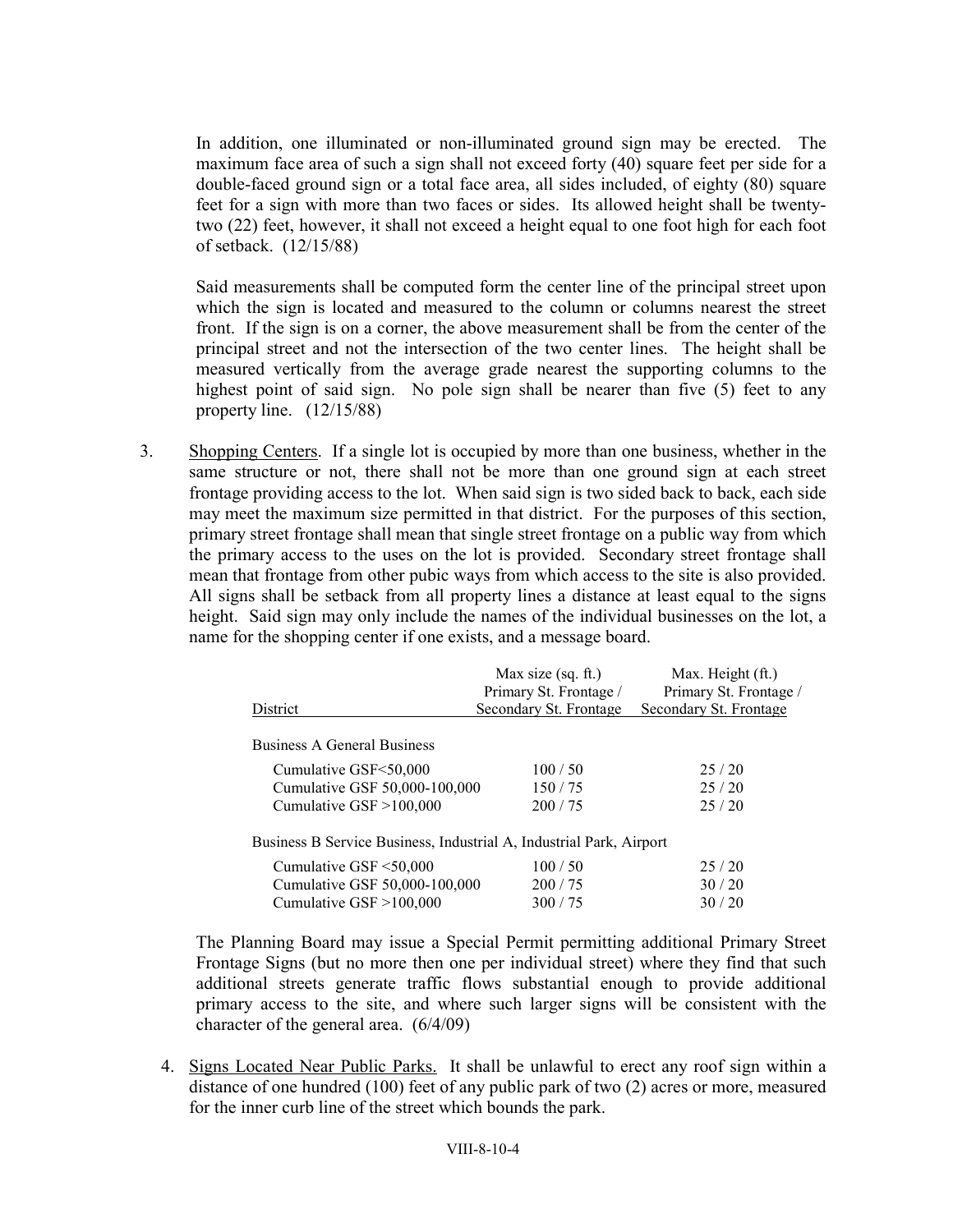- 5. Non-Accessory Sign. Non-accessory outdoor advertising signs are prohibited except with a Special Permit from the Planning Board. The maximum size of any such a sign may not exceed seven hundred (700) square feet and may be erected where permitted, if the location is not obstructing a view of scenic interest. (12/15/88)
	- a. Non-Accessory Signs With an Area of Less Than One Hundred (100) Square Feet. One (1) non-accessory sign with an area less than one hundred (100) square feet will be allowed for each use only if such sign is a "wall sign". Such a sign shall conform to the restrictions for accessory wall signs in Article VIII, Section 8-10.6 paragraphs 2, 3 and 4.
	- b. Non-Accessory Signs With an Area of More Than One Hundred (100) Square Feet. If such a sign is one hundred (100) square feet or larger, it shall not be located within fifty (50) feet of an existing non-accessory outdoor advertising sign (billboard) of one hundred (100) square feet or larger.

Such a sign may be a double-faced sign. The distance between the two faces of this double-faced sign shall not exceed ten (10) feet. Such a sign may be either a ground sign, roof sign or wall sign. (See also Section 29-33, Chapter 93, General Laws, as amended, Rules and Regulations for the Control and Restriction of Billboards, Signs and Other Advertising Devices). (3/4/19)

- 6. Location of Permitted Signs. No permitted wall, roof, projecting or marquee sign will be erected except upon the specific portion of the building or its façade directly associated with the use for which sign is being allowed.
- 7. Accessory Ground Signs. Accessory ground signs will be permitted only for those uses which occupy space on the first (ground story) story level. These signs may only be erected on property either owned, leased or rented for and used in operation with the specific use.
- 8. Marquee Signs. A marquee sign may be substituted for a permitted accessory wall sign. Its size will be determined using the same formula as sued for the wall sign in Section Article VIII-Section 8-10.6. Marquee signs may not extend vertically more than two (2) feet above the roofline of the marquee.

**Section 8-10.3 - Signs Which are Allowed in All Districts**. The following signs will be allowed in all districts provided they conform to the conditions stated in this section, and are not in violation of any other existing ordinance or regulation of the City of Westfield.

- 1. Real Estate Signs. Real estate signs will be allowed in all districts, provided:
	- a. The size of any such sign shall not exceed four (4) square feet in residential districts and thirty-two (32) square feet in all other districts. 12/15/88
	- b. Not more than one (1) such sign shall be erected for any property held in a single and separate ownership.
	- c. Such signs may be lighted signs in all districts except residential districts.
- 2. Construction Signs. Construction Signs will be allowed in all districts provided: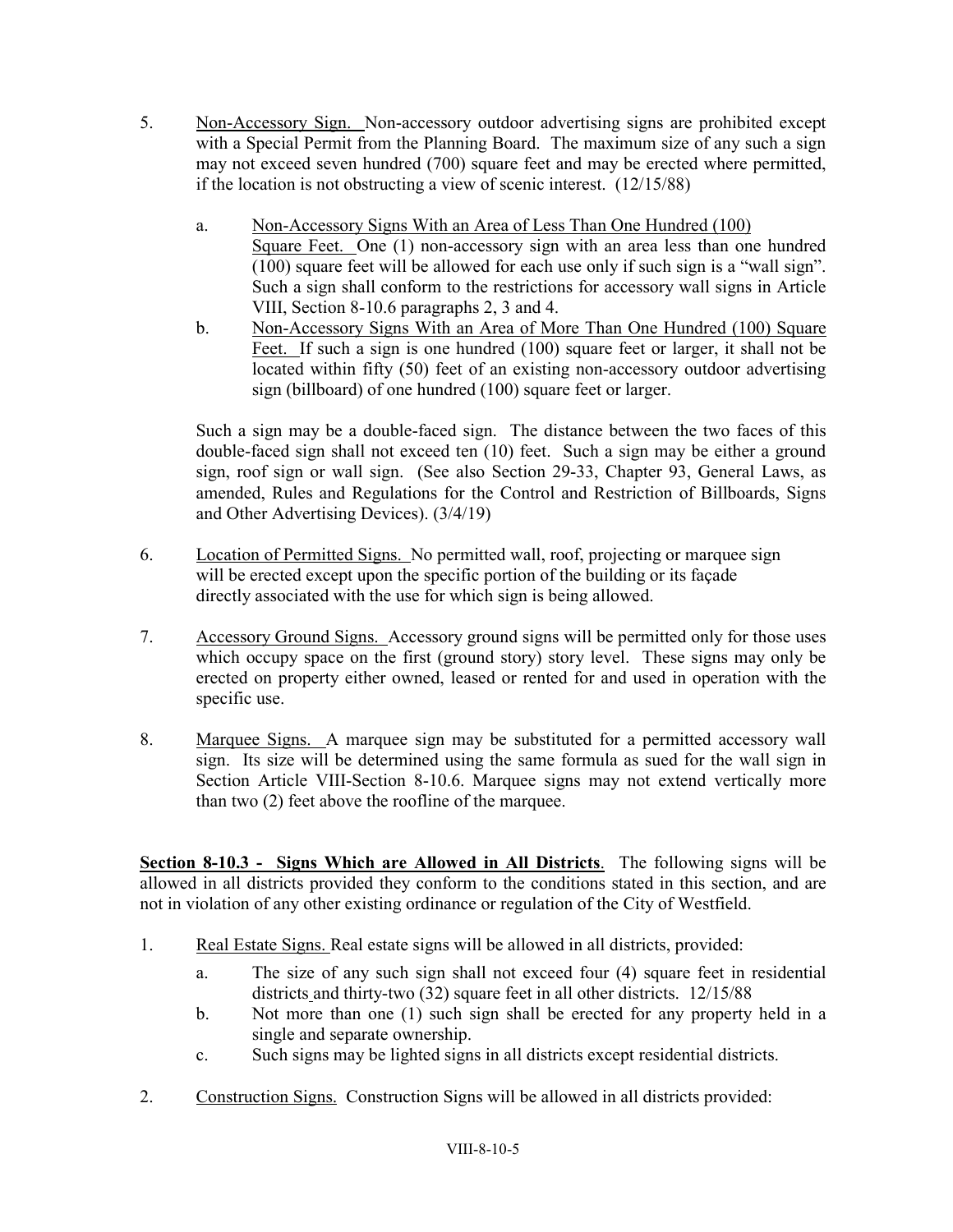- a. The size of such signs will not exceed thirty-two (32) square feet; except in residential districts where single or two-family homes are being constructed. In these districts the size of such signs shall not exceed twenty-four (24) square feet. (12/15/88)
- b. No such sign shall be a lighted sign.
- c. Such signs shall be removed on completion or when active work on the development ceases.
- d. One such sign shall be allowed per building.
- e. Signs not exceeding one hundred (100) square feet in area, any single dimension not to exceed twelve (12) feet, advertising the sale of homes or lots within a subdivision and located thereon, provided that not more than one (1) such sign be located at each major approach to the subdivision, and provided further that the display of such signs shall be limited to a six month period at the expiration of such fixed period of time, the applicant may request a further extension of time, otherwise the sign shall be removed.

When the fixed period of time for display has expired and the sign has not been removed, the Superintendent of Buildings may enter upon the premises upon which such sign is located and remove such sign at no liability to the City and at the expense of the owner. The location of such a sign will conform to the yard area regulations of the district in which it is located.

- 3. Temporary Signs pertaining to campaigns, sales, promotions, drives or events of political, civic, philanthropic, educational or religious organizations shall be permitted provided such signs:
	- a. In Residential Districts
		- 1. shall not exceed a size of six (6) square feet excluding incidental supporting frames or structures,
		- 2. shall be within the lot line,
		- 3. shall not be any higher (the top) than eight (8) feet from the ground,
		- 4. shall not be illuminated or light emitting.
	- b. In all Business and Industrial Districts:
		- 1. must comply with the requirements for signs in that district
	- c. In all Districts:
		- 1. signs that are different but substantially equivalent for the same candidate/cause/event shall be considered the same sign,
		- 2. shall not contain moving elements,
		- 3. shall not be displayed more than two (2) months prior to the event,
		- 4. shall not be displayed more than four (4) months in any calendar year,
		- 5. shall be taken down within five (5) days following the event date,
		- 6. shall not be located in an area or manner that would prevent the driver of a motor vehicle from having a clear and unobstructed view of official traffic control signs and approaching or merging traffic,
		- 7. shall not be posted on public property (9/1/2011)
- 4. Instructional Signs. Instructional signs will be allowed in all districts.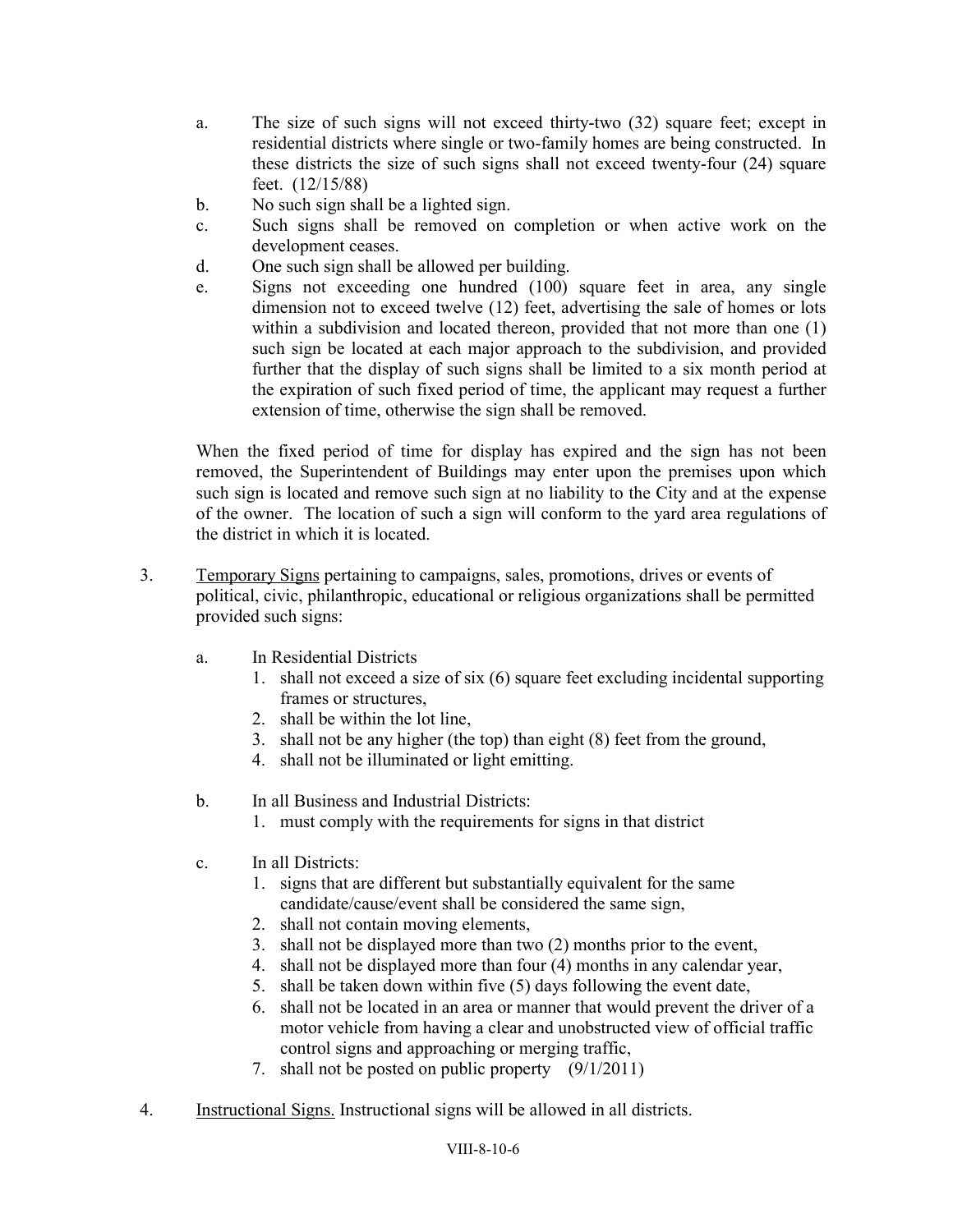**Sectional 8-10.4 - Sign Restrictions in Rural Residential, Residence A, Residence B and Residence C Districts.** No person shall erect or display or maintain a sign on any premises within a Rural Residential, Residence A, Residence B or Residence C District, or any premises devoted to residential use within a non-residential district, EXCEPT as specified in Section 8- 10.3 and as follows:

- 1. Professional Signs. One (1) professional double-faced sign will be allowed for each separate "accessory use", as defined in the Zoning Ordinance, with a maximum area of one hundred forty-four (144) square inches. It may be a lighted sign. It shall be either attached to the building or a free standing ground sign. Maximum overall height will be six (6) feet. The sign shall conform to the setback requirements of the district within which it is located.
- 2. Bulletin Board Sign. One (1) bulletin board sign will be allowed for each side of a lot fronting on a street in conjunction with the following uses: Churches, other places of worship, school buildings, public libraries, municipal buildings, and similar uses. Such uses will be permitted to erect such a sign with a maximum area of twenty-four (24) square feet. The overall height shall not exceed six (6) feet if such a sign is a ground sign. Such sign may a lighted sign.
- 3. Identification Sign. One (1) identification sign will be allowed for each side of a of a lot fronting on a street in conjunction with any use permitted in a Residence C District. These uses will be permitted to erect such a sign with a maximum area of twelve (12) square feet. This sign shall be a wall sign and may be a lighted sign.
- 4. Setbacks. If due to the location of buildings not conforming to districts setback requirements, it is physically impossible to conform to district setback requirements in regard to sign placement, the location of any of the signs in this section shall conform as nearly as possible to the required setback standards of the district within which they are located.

# **Section 8-10.5 Residence C-1 Residential Projects.** The following signs will be permitted:

- 1. Identification Signs.
	- a. One (1) identification sign having a maximum height of ten (10) feet and maximum area not to exceed thirty-two (32) square feet will be allowed for each exterior street furnishing access to the property. Such sign may be either a ground sign or a wall sign and may be a lighted sign. If free standing, it must be located at least twenty (20) feet from any side lot line and five (5) feet from the front lot line.
	- b. An individual identification sign, with the address of the building and the name of the building, will be allowed for each building within the development. It shall be a wall sign with a maximum area not to exceed six (6) square feet. Such a sign may be illuminated.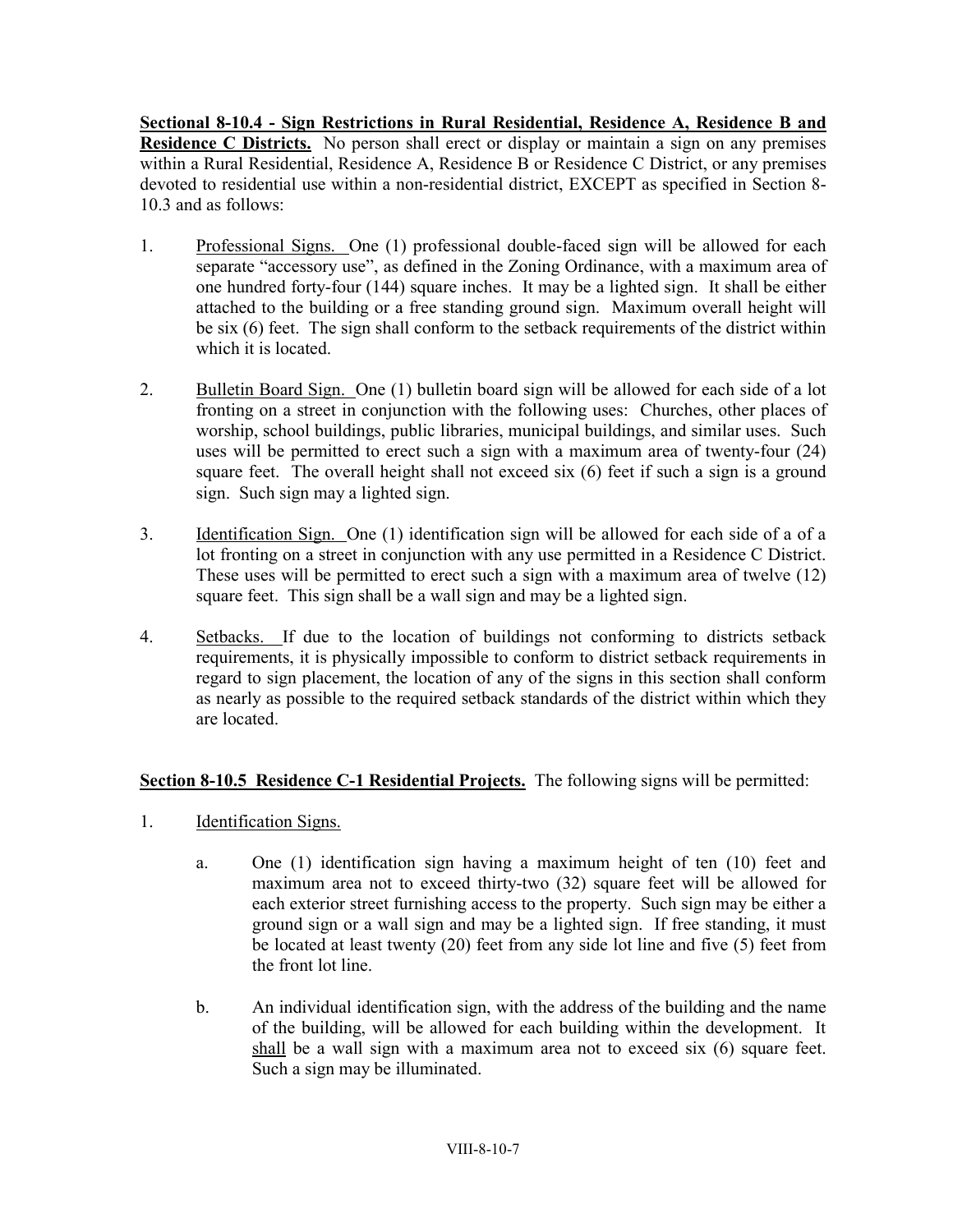# **Section 8-10.6 - General Provisions Relating to Accessory Wall Signs in Non-Residential**

**Districts.** The following provisions apply to the maximum allowable dimensions for accessory wall signs in Commercial, Business and Industrial districts:

- 1. A building having more than one (1) side fronting on a street or public pedestrial way, or parking lot will apply these provisions to each side separately.
- 2. Accessory wall signs may not project more than twelve (12) inches from the surface of the wall to which they are attached.
- 3. Accessory wall signs may not project vertically more than twenty-four (24) inches past the roofline or parapet.
- 4. Accessory wall signs may not project horizontally further than the extent of the wall to which they are attached.
- 5. The maximum overall size of permitted accessory wall signs in the business, commercial and industrial districts may not exceed one (1) square foot per linear foot of frontage (associated with that use) on a street or public pedestrian way, or on a parking lot which is located within the property lines of this use. 12/15/88
	- a. Wall Plaques. Up to ten (10) percent of this allotted wall sign area may be used for the placement of a separate exterior wall plaque containing the name, emblem, token, ensign, embossed relief, medallion, or like insignia of the existing use.
	- b. Private Pedestrian Malls. Signs located on private pedestrian malls in private ownership shall be exempt from the provisions of this article as long as they are not significantly visible from a public street or public pedestrian way.

### **Section 8-10.7 - Neighborhood Commercial District, Court Street Mixed Residence/ Business District, Broad Street Mixed Residence/Business District.** (10/4/07)

- 1. Accessory Signs.
	- a. Wall Signs: One (1) lighted accessory wall sign per use is permitted for each side of a building fronting a street or public pedestrian way or parking lot. All accessory signs must conform to Section 8-10.6 (7/1/04)
	- c. Ground Signs. One (1) lighted, non-interior illuminated or non lighted ground sign may be permitted by a special permit issued by the Planning Board. Any sign permitted under this section must meet the following requirements:
		- i. The type, size, scale, location character and design of the sign must be consistent with and complementary to the character of the neighborhood.
		- ii. Such sign may not have more than two (2) faces and such faces must be configured back to back.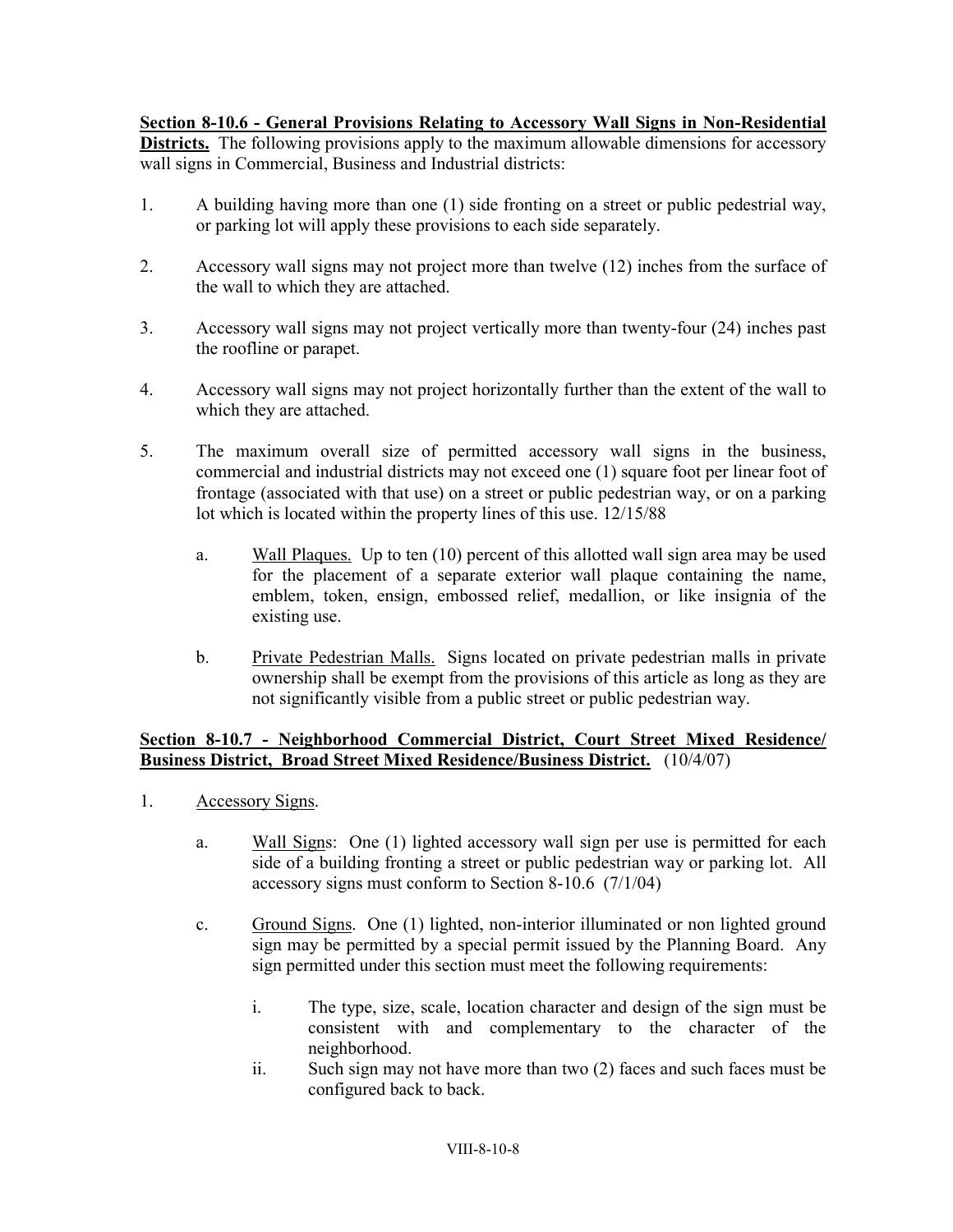- iii. Each sign face may not exceed twenty-four (24) square feet in area, including support structures.
- iv. Such sign may not exceed six (6) feet in height to its tallest point, including support structures.
- v. Such sign shall conform to the minimum side yard setback requirements for buildings in the district.

The Planning Board may approve a setback of less distance that the minimum required provided that it finds: (1) That said distance is not less than half the distance between the front lot line and the front of the building located thereon.(2) That the location of such sign will be consistent with and complementary to the character of the neighborhood.

# **Section 8-10.8 -Business A General Business District.** The following signs will be allowed:

- 1. Accessory Signs.
	- a. Wall Signs. One (1) lighted accessory wall sign per use is permitted for each side of a building fronting a street or public pedestrian way or parking lot. All accessory signs must conform to Section 8-10.6.
	- b. Ground and Projecting Signs. One (1) lighted or non-lighted ground or projecting accessory sign will be allowed per use.
		- 1. Ground. A double faced ground sign will conform to the setback requirements of the district subject to Section 8-10.4-4 and will not exceed one hundred (100) square feet in area. The height of such a sign will be proportioned to its setback and will be determined by applying the formula contained in Section 8-10.2 paragraph 2. In no case shall the maximum height exceed thirty (30) feet.
		- 2. Projecting. If this sign is a projecting sign, its area shall not exceed eighty (80) square feet and shall not project more than three (3) feet beyond the street line.
	- c. Gasoline Filling Stations and Shopping Centers. Restrictions relating to gasoline filling stations and shopping centers located within this district are to be found in Section 8-10.2-2 and 8-10.2-3.

### **Section 8-10.9 - Business B Service Business District.**

- 1. Any signs allowed in Business A, Section 8-10.8, will be allowed in Business B.
- 2. Non-Accessory Signs. Non-accessory signs will be allowed in Business B districts in accordance with Section 8-10.2-5. The maximum size of any non-accessory sign will not exceed one hundred (100) square feet. 12/15/88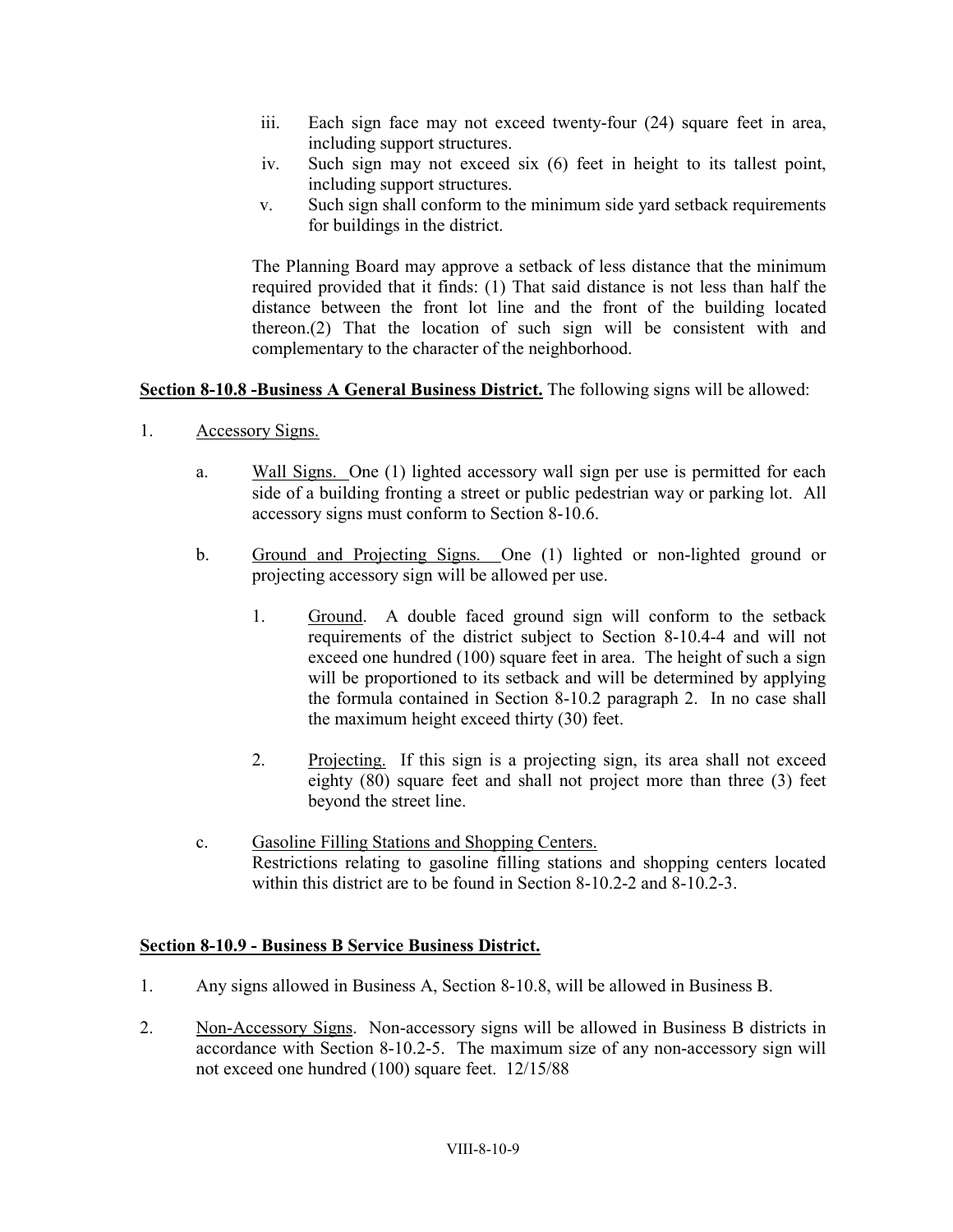### **Section 8-10.10 - Industrial Park District.**

- 1. Accessory Signs
	- a. Wall Signs. Two (2) accessory wall signs are allowed for each use. All accessory wall signs must conform to Section 8-10.6. Such signs may be lighted signs.
	- b. Ground Signs. One (1) double-faced lighted ground sign will be allowed at each major street providing access to the industrial park. This sign shall be landscaped and may have a maximum size of forty (40) square feet. The maximum height of this sign shall not exceed twelve (12) feet.

# **Section 8-10.11- Industrial A Districts.**

- 1. Accessory Signs. Any accessory signs allowed in Section 8-10.8 Business A General Business District will be allowed in this district.
- 2. Non-Accessory Signs. Non-Accessory signs will be allowed in Industrial A Districts in accordance with Section 8-10.2-5. The maximum size of any non-accessory sign may not exceed seven hundred (700) square feet.

### **Section 8-10.12 - Non-Conforming Signs (Billboards)**

- 1. Any non-conforming sign legally erected prior to the adoption of this Ordinance may be continued to be maintained and repaired and the copy thereon may be changed. Such a sign shall not be enlarged, redesigned or altered in any way, other than normal maintenance and repair, UNLESS it is brought into conformity with this Ordinance.
- 2. The exemption herein granted shall terminate with respect to any sign which shall have been abandoned; advertises or calls attention to any products, businesses or activities which are no longer carried or sold, whether generally or at the particular premises; or, shall not have been repaired or properly maintained with sixty (60) days after notice to that effect has been given by the Superintendent of Buildings.

### **Section 8-10.13 - Commercial Office Retail Enterprise (CORE) District**

- 1. All currently existing permanent business signs in the CORE District in existence (legally or otherwise) prior to 9/1/11 which do not conform to these sign requirements shall be permitted and considered pre-existing nonconforming.
- 2. All other accessory signs shall be permitted as follows: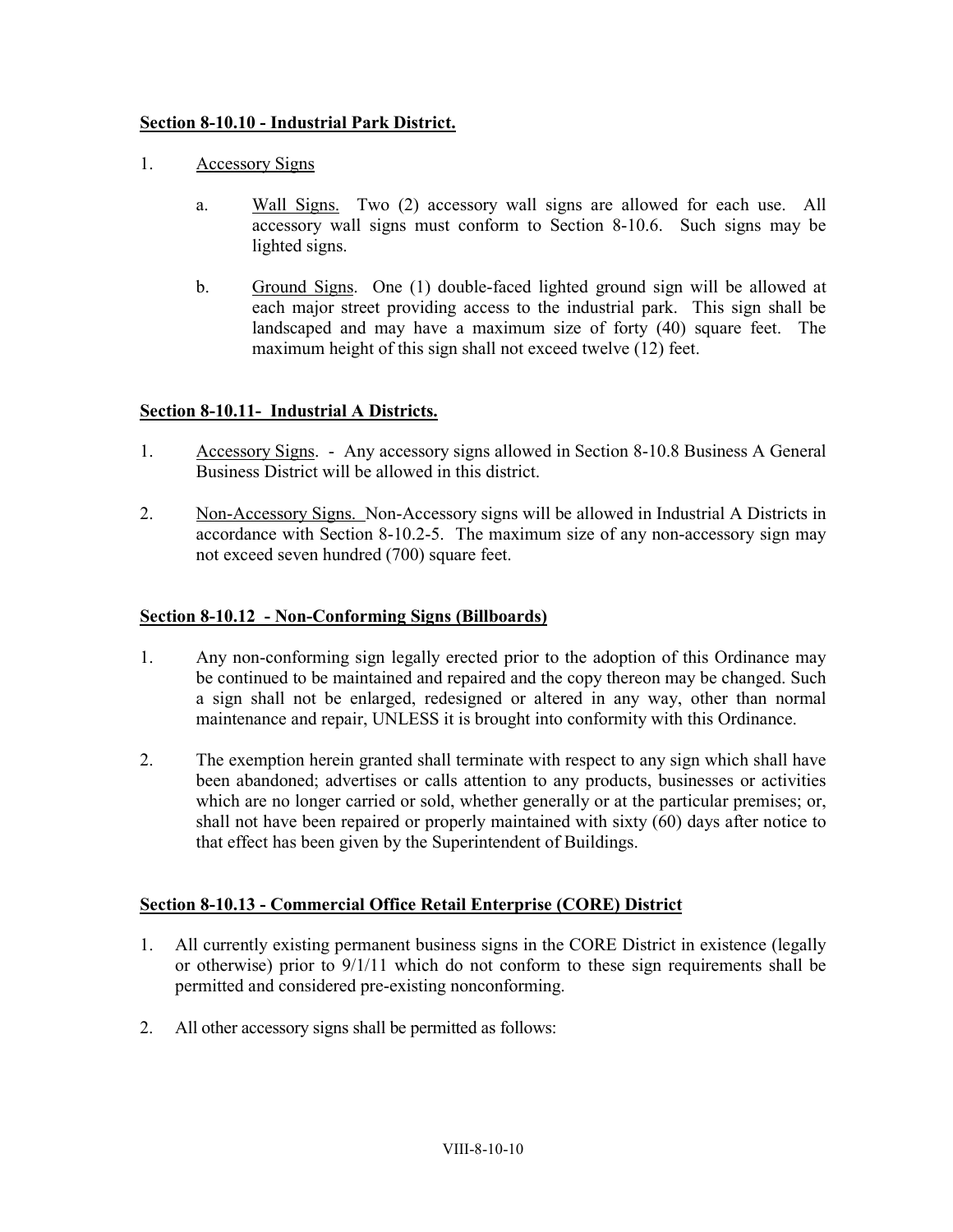### **Section 8-10.13 CORE District** (cont'd)

### a. Wall Signs

- i. Main (frontage) Wall Sign one wall sign for each establishment in the structure, provided:
	- 1. it shall be attached and parallel to the main (frontage) wall of the building;
	- 2. it shall not project horizontally more than twelve (12) inches there from;
	- 3. the surface area shall not be larger than 10% of the total wall area of the facade of one story which is occupied by the establishment or 100 square feet, whichever is less and said sign must be displayed on said wall area;
	- 4. when an establishment is located on a lot with more than one frontage (i.e. a corner or through lot) a main (frontage) wall sign may only be displayed on one of the frontages. The other frontage(s) may display a side wall sign.
- ii. Side Wall Signs one side wall sign per structure for each side-wall (that wall facing a non rear-lot line) provided:
	- 1. it shall be attached and parallel to the side wall of the building;
	- 2. it shall not project horizontally more than twelve (12) inches there from;
	- 3. the surface area shall not be larger than twenty-five (25) square feet;
	- 4. side wall signs are not permitted on side walls which face or abut (within 100 feet) a residential zoning district.
- iii. Awning/Canopy Signs the wall sign permitted under this Section may be placed on an awning/canopy attached to the building instead of being placed on the building wall itself. Such sign must conform to all of the requirements for a wall sign. Said awning/canopy may also display the street address for the building and may also have either: a) one additional sign along the bottom of the front of the awning/canopy; or b) an additional sign along the bottom of each side of the awning/canopy, identifying the establishment located therein, provided the letters, numbers, characters, logos, etc. of such signs do not exceed a height of six (6) inches. The purpose of said additional awning/canopy, signage is for the visibility of pedestrian traffic.
- b. Ground Signs the Planning Board may issue a Special Permit for one ground sign for each lot for each street frontage, provided that the Board finds that:
	- i. there must be unique features to the structure, the orientation of the structure, the location or setback of the structure, or the location of establishments in the structure, especially affecting such structure or establishment, but not generally affecting the zoning district, which restrict the visibility of wall sign(s) otherwise allowed by this Ordinance.
	- ii. said ground sign is be located on the same lot as the structure or establishment being advertised.
	- iii. said ground sign does not exceed a height of fifteen (15) feet, nor have a surface area, which includes framing, supports and all other appurtenances, exclusive of voids, greater than forty (40) square feet per side, though the Board may require a lesser height or size.